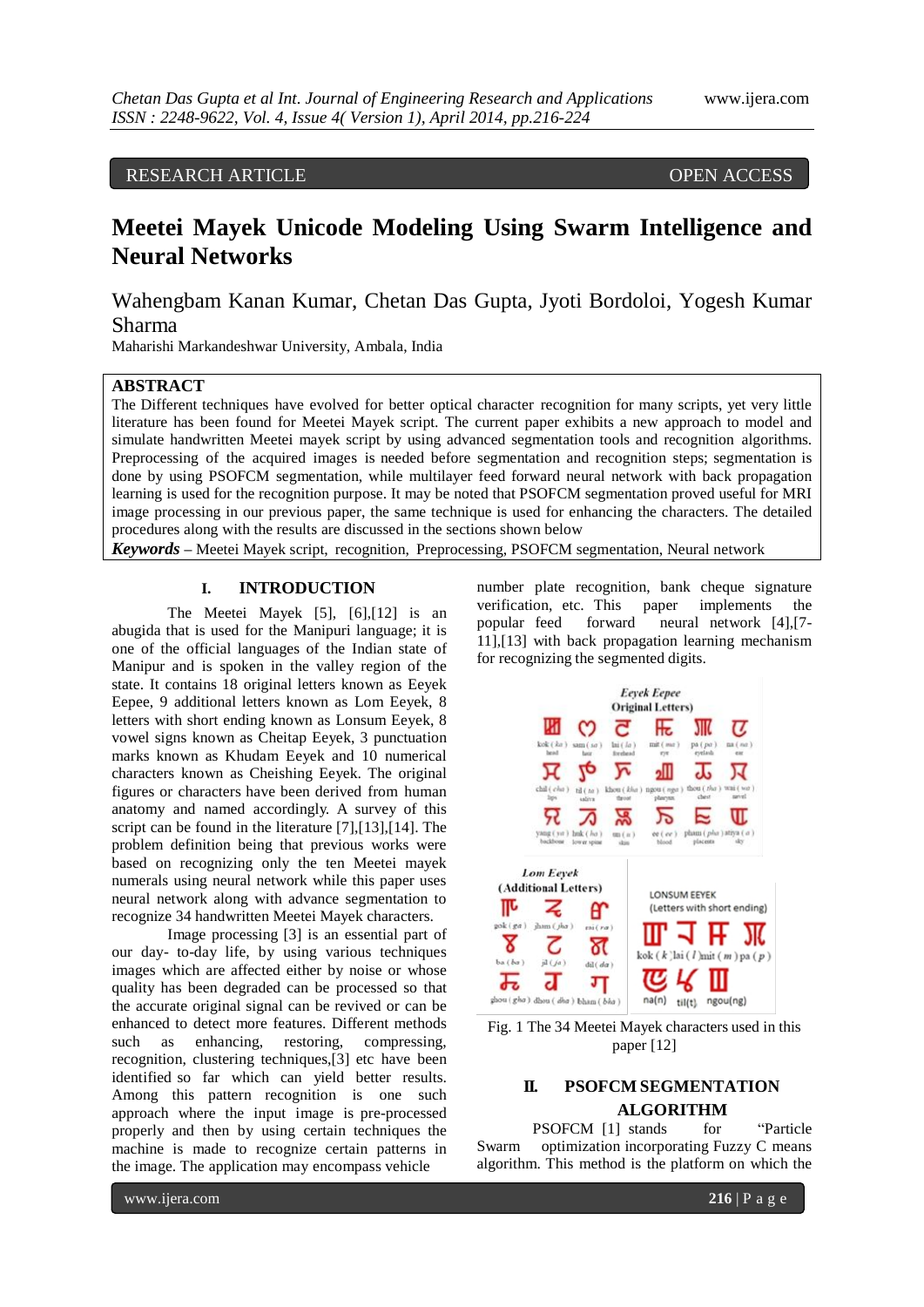whole idea of pattern recognition using neural network approach was hatched. Recently it was employed in segmenting MRI Brain images (Fig. 2) where the segmented images allowed easier diagnosis.

The requirement of this step is to classify each of the images into two clusters as it was done for MRI [1],[2]. Classifying an image into cluster improves the feature detection process.

Three samples of original MRI images were taken and performed PSOFCM segmentation whose results are shown in figure 2 for reference purposes. Keeping this idea in mind we thought of using it in this paper and check the results. Briefly speaking, this technique is the combination of Particle Swarm Optimization and Fuzzy C Means, the combination of these two processes seemed to overcome their individual demerits. It can also be noted that PSOFCM based segmentation was proven better than GAFCM based segmentation [2].

It comprises of the following steps:

The algorithm initializes a population (called a swarm) of candidate solutions also known as particles. They are shifted all over the searchspace, their movements are guided by the individual best as well as the overall best positions encountered and then updated accordingly. These processes are repeated for a number of generations after which a good result may be hoped though not guaranteed.

Let us consider a N-dimensional searchspace  $S \square R$ <sup>N</sup> and as swarm consisting of I particles. The i-th particle is in effect an Ndimensional vector:

 $P_i = (pi1, p_i2, p_iN)^T \square S$ , (in our program we initialized the number of particles in the swarm or swarm size as 20) The velocity of this is also a Ndimensional vector,

 $Ve_i = (ve_i1, ve_i2...ve_iN)^T \square S$ 

The best position of i-th particle (so far) in S

is denoted by:  $B_i = (B_{i1}, B_{i2}... B_{iN})^T \square S$ 

These particles' initial velocities and positions are randomly initialized. Let  $Y^*$  be the global best position amongst all the particles, and t be the program iterations. During each iteration, the velocity and position of each particle/swarm is updated using (1) and (2) as given below.

Further in this algorithm we are trying to minimize a function  $B_i = f(P_i)$  using Fuzzy c means algorithm. The objective function of the fuzzy c means clustering algorithm is used for achieving the global minima of the clustering objective. In this way by minimizing the objective function value FCM keeps track of the best particle or best position ever.

 $Vei(t+1) = W *Vei(t) + c1r1(Bi(t) - Pi(t))$ +  $c2r2(B^* - P_i(t))$ 

$$
(1)
$$

And, 
$$
P_i(t+1) = P_i(t) + Ve_i(t+1)
$$
 (2)

Where

 $B_i = B_i$ , if  $f(P_i) \ge f(B_i) = P_i$ , if  $f(P_i) < f(B_i)$  (3)

 $\overline{B}^* \square \{B_0, B_1 \dots B_i\}$  such that

$$
f(B^*) = min(f(B_0), f(B_1), \dots, f(B_i))
$$
 (4)

r1 and r2 are elements from two uniform random sequences in the range  $(0,1)$ . W is called inertia weight matrix representing weights of  $Vei(t)$ as a contribution to  $Vei(t+1)$ . It is quite clear from (4) that  $B^*$  is the global best position amongst all the particles. The value of each component of Vei vector is clamped to range [-vemax, vemax] to prevent PSOFCM from leaving the search space. c1 and c2 are acceleration co-efficient which controls the displacements of a particle in a single iteration. In this work we used  $W = 0.5$  and  $c_1 = c_2$ 2



Fig. 2 PSOFCM segmentation on original MRI images. Left column: Original images Right Column: Segmented images

www.ijera.com **217** | P a g e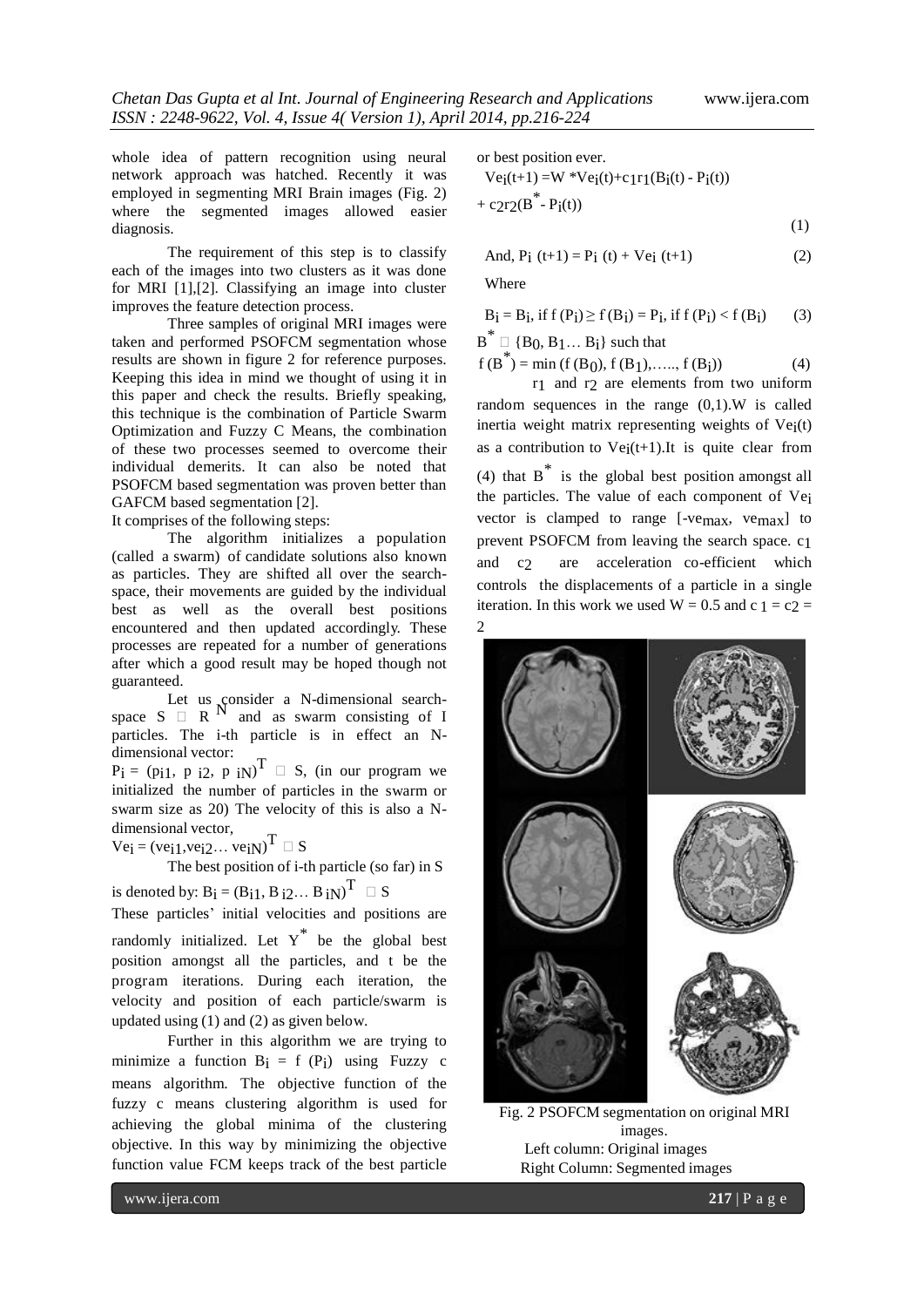#### **III. NEURAL NETWORK**

Neural Networks [4] are computationally efficient models inspired by the working of neurons present in the human brain. As for instance, a human being can recognize another person that he has met before within a short time frame, here billions and billions of neuron process a large amount of data at a very high speed. Neural network employs similar techniques for pattern recognition; however there is a limitation to the amount of data it can process and at what speed because of limited number of neurons/resources as compared to the human brain. Although research are still going on to reduce these limitations, so that a proper system that has a very high level of accuracy can be designed.

A set of input neurons may be activated by the pixels of an input image symbolizing a letter or maybe a digit. These activations are passed, weighted and modified using some function according to the network designer or other neurons, upto the instant at which an output neuron is activated that determines which character was read. It consist of sets of adaptive weights that are tuned by a learning algorithm, it is also capable of approximating non-linear functions of their inputs. The adaptive weights are the connection strengths between neurons, which were activated during training and prediction stage. Back propagation is a systematic method of training multilayer artificial neural networks which is built on high mathematical concept and has very good application potential.



Fig. 3 Multilayer neural network structure

#### **IV. THE PROPOSED RECOGNITION MODEL**

A flowchart showing the basic implementation of the whole paper is given in the next column



*A. Acquiring the image:* A total of 3400 samples were collected from people belonging to different age groups to facilitate the machine to learn different patterns for each of the 34 characters. Out of the total 100 samples for each of the characters it was decided to use:

a) 50 samples \* 34 characters = 1700 to train the neural network.

b) 50 samples\*34 characters=1700 for testing the performance of the method.

|    | 见 万                   | $\mathbb{Z}$              | $\mathcal{E}$               | E   | œ              |  |
|----|-----------------------|---------------------------|-----------------------------|-----|----------------|--|
| 兄  | $\mathcal{D}$         | $\mathbb{X}$              | $\overline{b}$              | 巨   | œ.             |  |
| 农  | 75.                   | 昌                         | 页                           | Б   | $\overline{a}$ |  |
| 凤  | $\overline{\partial}$ | 56                        | $\overline{5}$              | G   | U.             |  |
| 52 | 岗                     | $\overline{\mathcal{L}}$  | $\overline{\mathcal{D}}$    | 卮   | 耳              |  |
| Ø. | ы                     | 55                        | $\overline{\mathcal{M}}$    | is. | Œ.             |  |
| 泉  | z                     | $\overline{\mathbb{R}}$   | $\mathcal{H}$               | ß.  | 百              |  |
| 92 | 厉                     | 反                         | $\overline{\pi}$            | e.  | $\mathbb{E}$   |  |
| 52 | 厉                     | $\overline{3}$            | 75                          | 臣   | 耳              |  |
| 52 | $\overline{B}$        | $\Xi$                     | m                           | F.  | Ш              |  |
| R  | 55                    | $\overline{\mathfrak{A}}$ | 方                           | 巼   | <b>TII</b>     |  |
| 倪  | z                     | 乐                         | $\mathcal{P}^{\mathcal{C}}$ | 阣   | ख              |  |
| 只  | 万                     | 巫                         | 35                          | 辰   | TII            |  |
| 52 | 笋                     | S.                        | $\overline{\mathbf{r}}$     | E.  | <b>UI</b>      |  |
| 52 | $\overline{h}$        | $S_1$                     | Ys.                         | 辰   | <b>TII</b>     |  |

Fig. 4 Scanned image of a handwritten sample

*B. Pre-processing:* The various methods that are being employed in this paper are listed below stepsby-step:

- Conversion of the input image into grayscale image.
- Thresholding.
- 2-D adaptive noise-removal filtration
- Line segmentation
- Character segmentation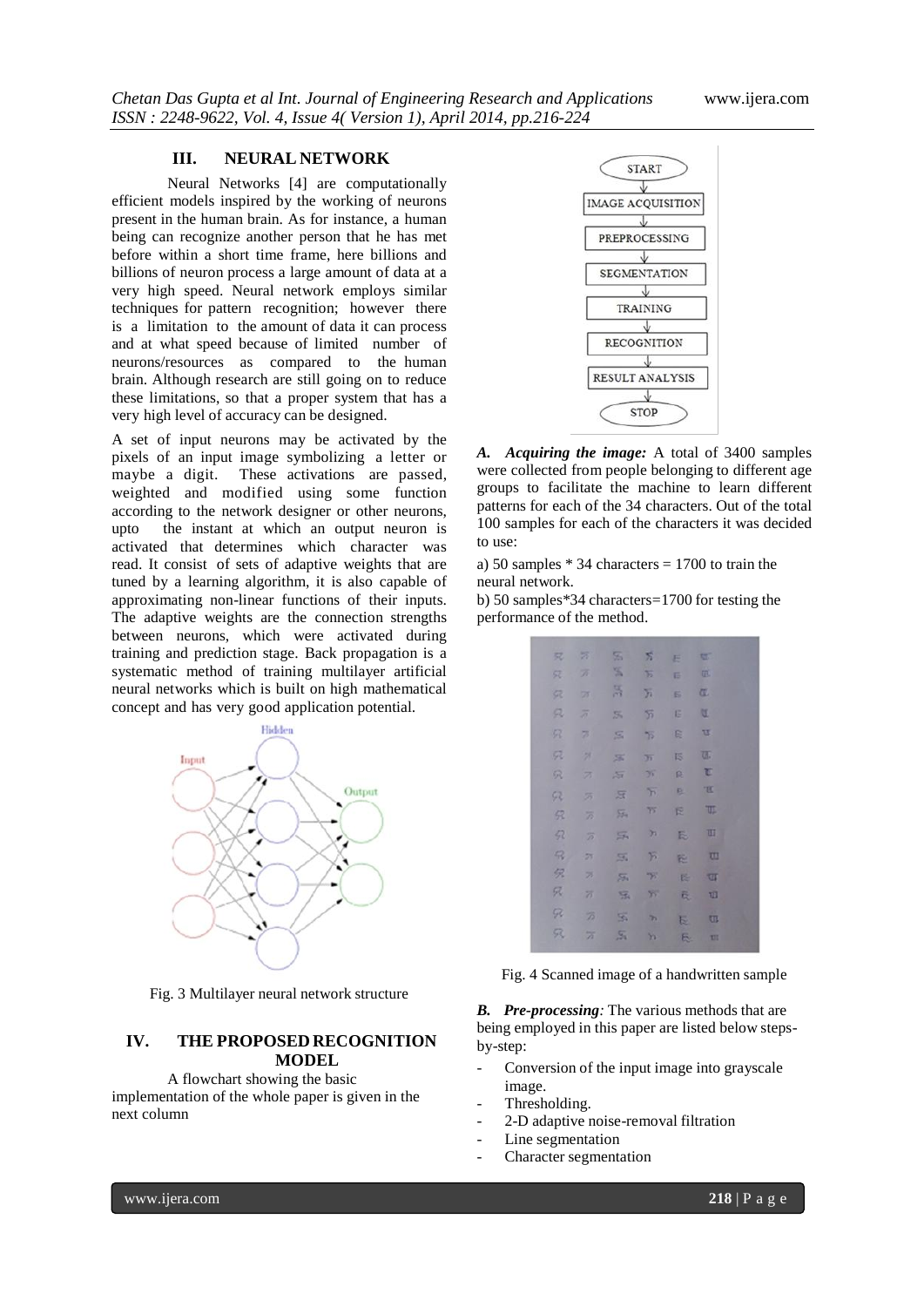All the letters have  $140X140$  pixels because equal number of pixels is essential.

*C. Segmentation:* It is a simple process of partitioning an image into many segments so that the resulting image is much more easily comprehensible. To speak more precisely, pixels that share certain similar traits are brought under the same roof and labels are assigned to many such blocks. Particle swarm optimization incorporating fuzzy c means (PSOFCM) [1] is used to perform the segmentation of each of the characters. Section II of this paper discusses the steps of this algorithm in a nutshell.

| Ħτ           | $2\pi$          | $J\mathsf{H}$ |
|--------------|-----------------|---------------|
| U            | ↣               | 52            |
| ╱            | $\cancel{\sim}$ | ダ             |
| $\mathbb{U}$ |                 | $\,$ $\,$     |

Fig. 5 some sample images of the PSOFCM segmented image

*D. NEURAL NETWORK ARCHITECTURE:* The feed forward neural network architecture with back propagation learning is used for recognition of the PSOFCM segmented images. Recognition of the 34 letters is done using by the three layers on the network. All the simulations, i.e. all the preprocessing steps, PSOFCM, and the neural network recognition process were done in MATLAB environment. Back propagation neural network with Gradient descent with momentum adaptive learning rate was used. The output vector is composed of 34 neurons as it has to hold 34 classes. Either 0 or 1 is used to indicate the place where the output is observed, 0 is changed to 1 when the particular digit has a high value. The training involves 2 passes: Forward pass in which the input signals propagate from the network input to the output; Reverse pass in which the calculated error signals propagates backward through the network and adjust weights. Traingdx function was used to train the neural network, weights and bias values are adjusted according to the gradient descent and learning rate. Performance goal is 1.00e-

09 and gradient is 1.00e-05 is kept at 0.9. Mean squared error is used to measure the performance.

#### **V. SIMULATION RESULT**

The experimental results shown below are obtained directly from the MATLAB environment. Since pronunciations of the letters are difficult we have denoted each of the letters by numbers as shown in figure 6. Table I shows the performance of the network, while Table II shows the recognition matrix after tabulating the result.



Fig. 6 Neural network from the MATLAB environment; Notation of the characters in numeral form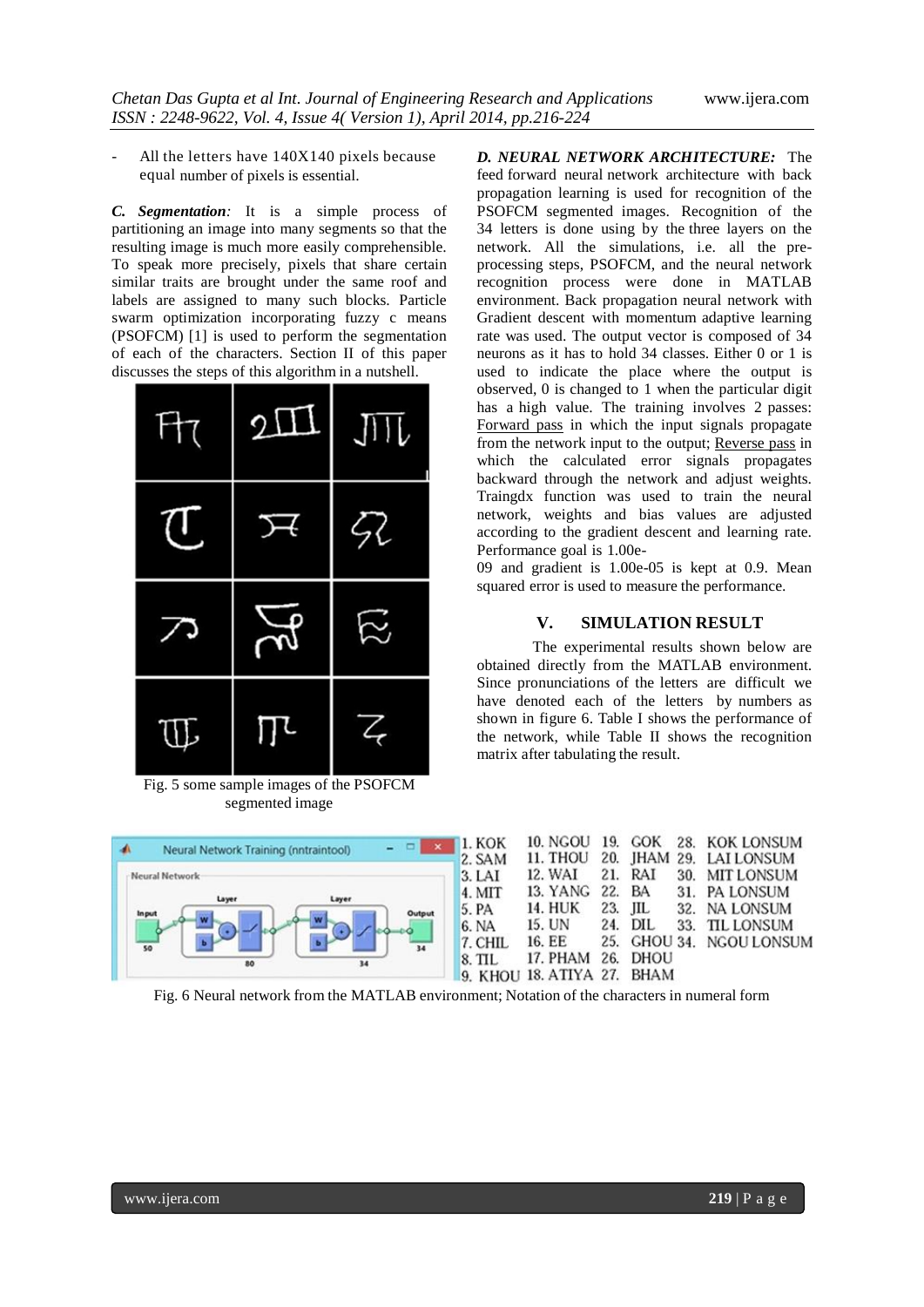| <b>DIGITS</b>   | <b>NO. OF TEST</b> | <b>TRUE</b>     | <b>FALSE</b>                   | <b>PRECISION</b> |  |  |  |  |  |
|-----------------|--------------------|-----------------|--------------------------------|------------------|--|--|--|--|--|
|                 | <b>SAMPLES</b>     |                 | <b>RECOGNITION RECOGNITION</b> | (%)              |  |  |  |  |  |
| 1               | 50                 | 44              | 6                              | 88               |  |  |  |  |  |
| $\overline{2}$  | 50                 | 42              | $\,8\,$                        | 84               |  |  |  |  |  |
| $\overline{3}$  | $\overline{50}$    | $\overline{45}$ | $\overline{5}$                 | $\overline{90}$  |  |  |  |  |  |
| $\overline{4}$  | 50                 | 45              | $\overline{5}$                 | 90               |  |  |  |  |  |
| $\overline{5}$  | $\overline{50}$    | $\overline{43}$ | $\overline{7}$                 | $\overline{86}$  |  |  |  |  |  |
| 6               | 50                 | 40              | 10                             | 80               |  |  |  |  |  |
| $\overline{7}$  | 50                 | $\overline{36}$ | 14                             | 72               |  |  |  |  |  |
| 8               | 50                 | 37              | 13                             | 74               |  |  |  |  |  |
| $\overline{9}$  | 50                 | $\overline{37}$ | 13                             | $\overline{74}$  |  |  |  |  |  |
| $\overline{10}$ | 50                 | $\overline{48}$ | $\overline{2}$                 | $\overline{96}$  |  |  |  |  |  |
| 11              | 50                 | 29              | 21                             | $\overline{58}$  |  |  |  |  |  |
| 12              | 50                 | $\overline{27}$ | 23                             | $\overline{54}$  |  |  |  |  |  |
| 13              | 50                 | 28              | 22                             | 56               |  |  |  |  |  |
| $\overline{14}$ | $\overline{50}$    | 50              | $\boldsymbol{0}$               | $\overline{100}$ |  |  |  |  |  |
| 15              | 50                 | 42              | 8                              | 84               |  |  |  |  |  |
| 16              | 50                 | 34              | 16                             | 68               |  |  |  |  |  |
| 17              | 50                 | 38              | 12                             | 76               |  |  |  |  |  |
| 18              | 50                 | 37              | 13                             | 74               |  |  |  |  |  |
| 19              | $\overline{50}$    | $\overline{39}$ | 11                             | $\overline{78}$  |  |  |  |  |  |
| 20              | $\overline{50}$    | 43              | $\overline{7}$                 | 86               |  |  |  |  |  |
| 21              | 50                 | 41              | $\overline{9}$                 | $\overline{82}$  |  |  |  |  |  |
| $\overline{22}$ | 50                 | 40              | 10                             | 80               |  |  |  |  |  |
| $\overline{23}$ | $\overline{50}$    | 44              | 6                              | 88               |  |  |  |  |  |
| 24              | 50                 | 43              | $\overline{7}$                 | $\overline{86}$  |  |  |  |  |  |
| 25              | $\overline{50}$    | 18              | $\overline{32}$                | 36               |  |  |  |  |  |
| 26              | 50                 | 15              | 35                             | 30               |  |  |  |  |  |
| 27              | 50                 | $\overline{15}$ | 35                             | $\overline{30}$  |  |  |  |  |  |
| 28              | 50                 | 16              | 34                             | 32               |  |  |  |  |  |
| $\overline{29}$ | 50                 | 24              | 26                             | 48               |  |  |  |  |  |
| 30              | 50                 | 28              | 22                             | 56               |  |  |  |  |  |
| 31              | 50                 | 25              | 25                             | 50               |  |  |  |  |  |
| 32              | 50                 | 41              | 9                              | $\overline{82}$  |  |  |  |  |  |
| 33              | 50                 | 47              | $\overline{3}$                 | $\overline{94}$  |  |  |  |  |  |
| 34              | 50                 | 36              | 14                             | $\overline{72}$  |  |  |  |  |  |

TABLE I : PERFORMANCE EVALUATION

Where, True recognition = Number of times a character is identified correctly,

False recognition = Number of times a character is

Identified

Incorrectly,

Precision = Accuracy in percentage,

1,2,…,3=Meetei Mayek characters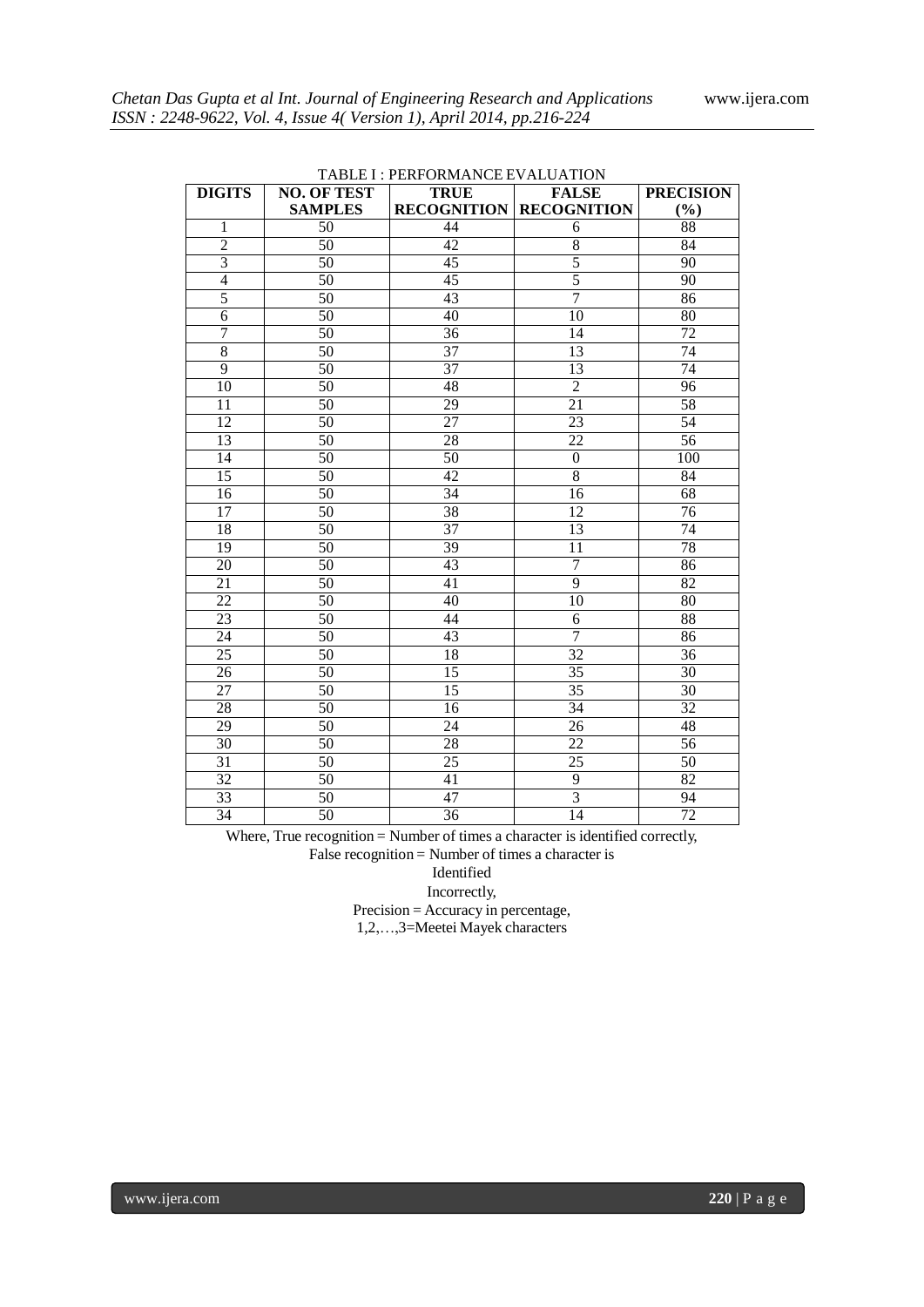|                                      |                              |                                             |                              |                         |                         |                            |                   |                         | TABLE II: RECOGNITION MATRIX FOR THE 34 CHARACTERS. |                              |                     |                                  |                     |                     |                         |                     |                     |                  |                   |                                              |                                |                              |                              |                                  |                     |                     |                     |                  |                     |                       |                  |                     |                  |                                  |
|--------------------------------------|------------------------------|---------------------------------------------|------------------------------|-------------------------|-------------------------|----------------------------|-------------------|-------------------------|-----------------------------------------------------|------------------------------|---------------------|----------------------------------|---------------------|---------------------|-------------------------|---------------------|---------------------|------------------|-------------------|----------------------------------------------|--------------------------------|------------------------------|------------------------------|----------------------------------|---------------------|---------------------|---------------------|------------------|---------------------|-----------------------|------------------|---------------------|------------------|----------------------------------|
| $\boldsymbol{\mathsf{A}}$<br>*       |                              |                                             |                              |                         |                         |                            |                   |                         |                                                     |                              |                     |                                  |                     |                     |                         |                     |                     |                  |                   | Characters recognized by the network $(B^*)$ |                                |                              |                              |                                  |                     |                     |                     |                  |                     |                       |                  |                     |                  |                                  |
|                                      | 1                            | $\overline{2}$                              | 3                            | 4                       | $5\overline{)}$         | 6                          | 7                 | $\,8\,$                 | 9                                                   | -1<br>$\boldsymbol{0}$       | -1                  | 1<br>$\overline{c}$              | 1<br>3              | 1<br>$\overline{4}$ | 1<br>5                  | 1<br>6              | 1<br>7              | 8                | 9                 | 2<br>$\boldsymbol{0}$                        | $\overline{2}$<br>$\mathbf{1}$ | $\overline{2}$<br>$\sqrt{2}$ | $\sqrt{2}$<br>$\mathfrak{Z}$ | $\overline{c}$<br>$\overline{4}$ | $\overline{c}$<br>5 | $\overline{2}$<br>6 | $\overline{c}$<br>7 | 2<br>$\,8\,$     | $\overline{c}$<br>9 | 3<br>$\boldsymbol{0}$ | 3<br>1           | 3<br>$\overline{c}$ | 3<br>3           | $\mathfrak{Z}$<br>$\overline{4}$ |
| 1                                    | $\overline{\mathbf{4}}$<br>4 | $\theta$                                    | $\overline{0}$               | $\mathbf{0}$            | 1                       | $\overline{2}$             | $\mathbf{0}$      | $\mathbf{0}$            | $\overline{0}$                                      | $\overline{0}$               | $\theta$            | $\mathbf{0}$                     | $\overline{0}$      | $\boldsymbol{0}$    | $\overline{0}$          | $\theta$            | $\overline{0}$      | $\overline{0}$   | $\mathbf{0}$      | $\boldsymbol{0}$                             | $\mathbf{1}$                   | $\mathbf{0}$                 | $\mathbf{0}$                 | $\Omega$                         | $\Omega$            | -1                  | $\mathbf{0}$        | $\Omega$         | $\overline{0}$      | $\overline{0}$        | 1                | $\theta$            | $\Omega$         | $\mathbf{0}$                     |
| $\overline{2}$                       | $\theta$                     | $\overline{\mathbf{4}}$<br>$\boldsymbol{2}$ | $\overline{0}$               | $\mathbf{1}$            | 1                       | $\overline{0}$             | $\mathbf{0}$      | $\mathbf{0}$            | $\mathbf{1}$                                        | $\boldsymbol{0}$             | $\mathbf{1}$        | $\mathbf{1}$                     | $\overline{0}$      | $\overline{0}$      | $\overline{0}$          | $\mathbf{1}$        | $\mathbf{0}$        | $\mathbf{0}$     | $\mathbf{0}$      | $\overline{0}$                               | $\overline{0}$                 | $\mathbf{0}$                 | $\mathbf{0}$                 | $\mathbf{0}$                     | $\mathbf{1}$        | $\overline{0}$      | $\mathbf{1}$        | $\overline{0}$   | $\overline{0}$      | $\overline{0}$        | $\mathbf{0}$     | $\overline{0}$      | $\overline{0}$   | $\mathbf{0}$                     |
| 3                                    | $\mathbf{0}$                 | $\overline{0}$                              | $\overline{\mathbf{4}}$<br>5 | $\Omega$                | $\overline{0}$          | $\overline{2}$             | $\boldsymbol{0}$  | $\mathbf{0}$            | $\overline{0}$                                      | $\mathbf{0}$                 | $\mathbf{0}$        | $\overline{0}$                   | $\overline{0}$      | $\overline{0}$      | $\mathbf{1}$            | $\boldsymbol{0}$    | $\boldsymbol{0}$    | $\mathbf{0}$     | $\boldsymbol{0}$  | 1                                            | $\overline{0}$                 | $\mathbf{0}$                 | $\mathbf{0}$                 | $\boldsymbol{0}$                 | $\mathbf{0}$        | $\boldsymbol{0}$    | $\mathbf{1}$        | $\boldsymbol{0}$ | $\overline{0}$      | $\overline{0}$        | $\mathbf{0}$     | $\boldsymbol{0}$    | $\overline{0}$   | $\mathbf{0}$                     |
| 4                                    | 1                            | $\overline{0}$                              | $\overline{0}$               | $\overline{\mathbf{4}}$ | $\overline{0}$          | $\overline{0}$             | $\overline{0}$    | $\mathbf{0}$            | $\mathbf{0}$                                        | $\overline{0}$               | $\overline{0}$      | $\mathbf{1}$                     | $\overline{0}$      | $\overline{0}$      | $\overline{0}$          | $\mathbf{0}$        | $\overline{0}$      | 1                | $\overline{0}$    | $\overline{0}$                               | $\overline{0}$                 | $\overline{0}$               | $\mathbf{0}$                 | $\overline{0}$                   | $\overline{2}$      | $\overline{0}$      | $\mathbf{0}$        | $\overline{0}$   | $\overline{0}$      | $\overline{0}$        | $\overline{0}$   | $\overline{0}$      | $\overline{0}$   | $\mathbf{0}$                     |
| 5                                    | 3                            | $\boldsymbol{0}$                            | $\boldsymbol{0}$             | 5<br>1                  | $\overline{\mathbf{4}}$ | $\overline{0}$             | $\Omega$          | 1                       | $\mathbf{0}$                                        | $\overline{0}$               | $\mathbf{0}$        | $\mathbf{0}$                     | $\overline{0}$      | $\overline{0}$      | $\boldsymbol{0}$        | $\boldsymbol{0}$    | $\boldsymbol{0}$    | $\mathbf{1}$     | $\mathbf{0}$      | $\Omega$                                     | $\overline{0}$                 | $\mathbf{0}$                 | $\boldsymbol{0}$             | $\overline{0}$                   | $\overline{0}$      | $\mathbf{0}$        | $\mathbf{0}$        | $\overline{0}$   | $\overline{0}$      | $\mathbf{0}$          | $\mathbf{1}$     | $\overline{0}$      | $\overline{0}$   | $\mathbf{0}$                     |
| 6                                    | $\mathbf{0}$                 | $\mathbf{1}$                                | $\overline{2}$               | $\boldsymbol{0}$        | 3<br>$\overline{0}$     | $\overline{\mathbf{4}}$    | $\overline{0}$    | $\mathbf{0}$            | $\overline{0}$                                      | $\overline{0}$               | $\overline{0}$      | $\mathbf{0}$                     | $\mathbf{1}$        | $\overline{0}$      | $\mathbf{0}$            | $\boldsymbol{0}$    | $\mathbf{1}$        | $\boldsymbol{0}$ | $\boldsymbol{0}$  | $\mathbf{1}$                                 | $\mathbf{1}$                   | $\mathbf{1}$                 | $\mathbf{1}$                 | $\boldsymbol{0}$                 | $\overline{0}$      | $\mathbf{1}$        | $\mathbf{0}$        | $\mathbf{0}$     | $\overline{0}$      | $\overline{0}$        | $\mathbf{0}$     | $\overline{0}$      | $\overline{0}$   | $\overline{0}$                   |
| $\overline{7}$                       | $\mathbf{1}$                 | $\boldsymbol{0}$                            | $\mathbf{1}$                 | $\mathbf{1}$            | $\overline{2}$          | $\bf{0}$<br>$\overline{0}$ | $\mathbf{3}$      | $\mathbf{0}$            | $\mathbf{0}$                                        | $\overline{0}$               | $\overline{0}$      | $\mathbf{1}$                     | $\overline{2}$      | $\overline{0}$      | $\overline{0}$          | $\boldsymbol{0}$    | $\mathbf{0}$        | $\overline{0}$   | $\mathbf{0}$      | $\overline{0}$                               | $\overline{0}$                 | $\overline{0}$               | $\overline{2}$               | $\boldsymbol{0}$                 | $\mathbf{1}$        | $\overline{0}$      | $\mathbf{0}$        | $\mathbf{0}$     | $\overline{0}$      | $\mathbf{1}$          | $\overline{2}$   | $\overline{0}$      | $\theta$         | $\overline{0}$                   |
| 8                                    | $\mathbf{0}$                 | $\overline{2}$                              | $\boldsymbol{0}$             | $\Omega$                | $\overline{0}$          | $\overline{0}$             | 6<br>$\mathbf{0}$ | $\overline{\mathbf{3}}$ | $\overline{0}$                                      | $\overline{0}$               | $\overline{0}$      | $\overline{0}$                   | $\overline{0}$      | $\mathbf{0}$        | $\mathbf{1}$            | $\overline{2}$      | $\overline{5}$      | $\boldsymbol{0}$ | $\boldsymbol{0}$  | $\overline{0}$                               | $\overline{0}$                 | $\mathbf{0}$                 | $\mathbf{0}$                 | $\boldsymbol{0}$                 | $\overline{0}$      | $\mathbf{0}$        | $\mathbf{0}$        | $\boldsymbol{0}$ | $\mathbf{0}$        | $\overline{0}$        | $\mathbf{0}$     | 3                   | $\overline{0}$   | $\mathbf{0}$                     |
| 9                                    | $\mathbf{0}$                 | $\mathbf{0}$                                | $\overline{0}$               | $\overline{3}$          | $\overline{0}$          | $\mathbf{0}$               | $\boldsymbol{0}$  | 7<br>$\overline{0}$     | $\mathbf{3}$                                        | $\mathbf{0}$                 | $\mathbf{0}$        | $\overline{0}$                   | $\overline{0}$      | $\overline{0}$      | $\overline{0}$          | $\boldsymbol{0}$    | $\overline{0}$      | $\overline{0}$   | $\overline{2}$    | $\overline{0}$                               | $\overline{0}$                 | $\overline{0}$               | $\mathbf{0}$                 | $\overline{0}$                   | $\overline{2}$      | $\overline{0}$      | $\overline{2}$      | $\boldsymbol{0}$ | $\mathbf{1}$        | $\overline{0}$        | $\overline{3}$   | $\overline{0}$      | $\overline{0}$   | $\overline{0}$                   |
|                                      |                              |                                             |                              |                         |                         |                            |                   |                         | 7                                                   |                              |                     |                                  |                     |                     |                         |                     |                     |                  |                   |                                              |                                |                              |                              |                                  |                     |                     |                     |                  |                     |                       |                  |                     |                  |                                  |
| 1<br>$\boldsymbol{0}$                | $\mathbf{1}$                 | $\mathbf{0}$                                | $\boldsymbol{0}$             | $\overline{0}$          | 1                       | $\overline{0}$             | $\mathbf{0}$      | $\mathbf{0}$            | $\overline{0}$                                      | $\overline{\mathbf{4}}$<br>8 | $\overline{0}$      | $\overline{0}$                   | $\overline{0}$      | $\overline{0}$      | $\mathbf{0}$            | $\boldsymbol{0}$    | $\overline{0}$      | $\boldsymbol{0}$ | $\mathbf{0}$      | $\overline{0}$                               | $\overline{0}$                 | $\mathbf{0}$                 | $\mathbf{0}$                 | $\overline{0}$                   | $\overline{0}$      | $\overline{0}$      | $\overline{0}$      | $\mathbf{0}$     | $\overline{0}$      | $\overline{0}$        | $\boldsymbol{0}$ | $\overline{0}$      | $\overline{0}$   | $\overline{0}$                   |
| $\mathbf{1}$<br>1                    | $\mathbf{1}$                 | $\mathbf{0}$                                | 1                            | $\mathbf{0}$            | $\overline{0}$          | $\overline{0}$             | $\boldsymbol{0}$  | $\mathbf{0}$            | $\mathbf{0}$                                        | $\overline{2}$               | $\overline{2}$<br>9 | $\overline{0}$                   | $\overline{0}$      | $\overline{0}$      | $\overline{0}$          | $\boldsymbol{0}$    | $\mathbf{0}$        | $\mathbf{0}$     | $\mathbf{0}$      | $\vert 0 \vert$                              | $\overline{0}$                 | $\overline{0}$               | $\mathbf{0}$                 | $\boldsymbol{0}$                 | $\overline{0}$      | $\overline{0}$      | $\mathbf{0}$        | $\overline{2}$   | $\overline{0}$      | $\overline{0}$        | $\mathbf{1}$     | $\overline{0}$      | $\mathbf{1}$     | $\overline{1}$<br>3              |
| $\mathbf{1}$<br>2                    | $\mathbf{0}$                 | $\mathbf{0}$                                | $\overline{0}$               | $\overline{2}$          | $\mathbf{1}$            | $\mathbf{0}$               | 1                 | $\overline{4}$          | $\mathbf{0}$                                        | $\Omega$                     | $\overline{0}$      | $\overline{2}$<br>$\overline{7}$ | $\overline{0}$      | $\overline{0}$      | $\mathbf{0}$            | $\boldsymbol{0}$    | $\mathbf{0}$        | $\mathbf{0}$     | $\mathbf{0}$      | $\overline{0}$                               | $\overline{0}$                 | $\mathbf{0}$                 | $\mathbf{0}$                 | $\boldsymbol{0}$                 | $\mathbf{1}$        | $\overline{4}$      | $\overline{7}$      | $\boldsymbol{0}$ | $\mathbf{0}$        | $\overline{0}$        | $\overline{3}$   | $\mathbf{0}$        | $\theta$         | $\overline{0}$                   |
| $\,1\,$<br>3                         | $\boldsymbol{0}$             | $\boldsymbol{0}$                            | $\boldsymbol{0}$             | $\boldsymbol{0}$        | $\overline{0}$          | $\mathbf{0}$               | $\mathbf{0}$      | $\boldsymbol{0}$        | $\mathbf{0}$                                        | $\mathbf{0}$                 | $\overline{0}$      | $\overline{0}$                   | $\overline{2}$<br>8 | $\boldsymbol{0}$    | $\overline{4}$          | $\mathbf{1}$<br>6   | $\overline{0}$      | $\boldsymbol{0}$ | $\overline{0}$    | $\mathbf{1}$                                 | $\overline{0}$                 | $\mathbf{0}$                 | $\mathbf{0}$                 | $\boldsymbol{0}$                 | $\overline{0}$      | $\overline{0}$      | $\overline{0}$      | $\overline{0}$   | $\overline{0}$      | $\overline{0}$        | $\overline{0}$   | $\overline{0}$      | $\overline{0}$   | $\overline{1}$                   |
| $\mathbf{1}$                         | $\boldsymbol{0}$             | $\mathbf{0}$                                | $\overline{0}$               | $\mathbf{0}$            | $\overline{0}$          | $\mathbf{0}$               | $\overline{0}$    | $\mathbf{0}$            | $\mathbf{0}$                                        | $\overline{0}$               | $\boldsymbol{0}$    | $\mathbf{0}$                     | $\boldsymbol{0}$    | 5<br>0              | $\boldsymbol{0}$        | $\boldsymbol{0}$    | $\boldsymbol{0}$    | $\boldsymbol{0}$ | $\overline{0}$    | $\overline{0}$                               | $\overline{0}$                 | $\mathbf{0}$                 | $\mathbf{0}$                 | $\mathbf{0}$                     | $\overline{0}$      | $\mathbf{0}$        | $\mathbf{0}$        | $\mathbf{0}$     | $\mathbf{0}$        | $\overline{0}$        | $\mathbf{0}$     | $\overline{0}$      | $\overline{0}$   | $\mathbf{0}$                     |
| 4<br>$\mathbf{1}$                    | $\boldsymbol{0}$             | $\boldsymbol{0}$                            | $\boldsymbol{0}$             | $\boldsymbol{0}$        | $\overline{0}$          | $\mathbf{0}$               | $\boldsymbol{0}$  | $\boldsymbol{0}$        | $\boldsymbol{0}$                                    | $\boldsymbol{0}$             | $\boldsymbol{0}$    | $\boldsymbol{0}$                 | $\boldsymbol{0}$    | $\boldsymbol{0}$    | $\overline{\mathbf{4}}$ | 3                   | $\overline{c}$      | $\boldsymbol{0}$ | $\boldsymbol{0}$  | $\overline{0}$                               | $\mathfrak{Z}$                 | $\boldsymbol{0}$             | $\boldsymbol{0}$             | $\boldsymbol{0}$                 | $\boldsymbol{0}$    | $\boldsymbol{0}$    | $\boldsymbol{0}$    | $\boldsymbol{0}$ | $\mathbf{0}$        | $\boldsymbol{0}$      | $\mathbf{0}$     | $\mathbf{0}$        | $\boldsymbol{0}$ | $\mathbf{0}$                     |
| 5<br>$\mathbf{1}$                    | $\Omega$                     | $\Omega$                                    | $\Omega$                     | $\theta$                | $\Omega$                | $\Omega$                   | $\Omega$          | $\Omega$                | $\Omega$                                            | $\theta$                     | $\Omega$            | $\overline{0}$                   | $\mathbf{1}$        | $\overline{0}$      | 2<br>$\overline{0}$     | $\mathbf{3}$        | $\tau$              | -1               | $\overline{0}$    | $\vert$ 4                                    | $\overline{0}$                 | 2                            | $\overline{0}$               | $\Omega$                         | $\overline{0}$      | $\mathbf{1}$        | $\Omega$            | $\Omega$         | $\Omega$            | $\Omega$              | $\Omega$         | $\Omega$            | ()               | $\theta$                         |
| 6<br>$\mathbf{1}$                    | $\overline{0}$               | $\Omega$                                    | $\Omega$                     | $\Omega$                | $\Omega$                | $\overline{0}$             | $\overline{0}$    | $\overline{0}$          | $\overline{0}$                                      | $\theta$                     | $\theta$            | $\overline{0}$                   | $\overline{0}$      | 2                   | $\overline{0}$          | 4<br>$\overline{4}$ | $\mathbf{3}$        | -1               | $\overline{0}$    | $\overline{0}$                               | $\vert$ 1                      | $\overline{0}$               | $\overline{0}$               | $\overline{2}$                   | 2                   | $\theta$            | $\overline{0}$      | $\overline{0}$   | $\overline{0}$      | $\overline{0}$        | $\overline{0}$   | $\theta$            |                  | $01$ 0                           |
| 7<br>$1\,$                           | $\mathfrak{2}$               | $\boldsymbol{0}$                            | $\overline{0}$               | $\Omega$                | $\overline{0}$          | $\overline{0}$             | $\overline{0}$    | $\overline{0}$          | $\overline{0}$                                      | $\overline{0}$               | $\overline{0}$      | $\overline{0}$                   | $\overline{0}$      | $\overline{0}$      | $\overline{2}$          | $\boldsymbol{0}$    | 8<br>$\overline{4}$ | $\mathbf{3}$     | 3                 | $\overline{0}$                               | $\overline{0}$                 | $\overline{0}$               | $\overline{0}$               | $\overline{0}$                   | $\mathbf{1}$        | $\overline{0}$      | $\overline{0}$      | $\overline{0}$   | $\overline{0}$      | $\overline{0}$        | $\overline{0}$   | $\mathbf{0}$        |                  | $0 \mid 1$                       |
| 8                                    |                              |                                             |                              |                         |                         |                            |                   |                         |                                                     |                              |                     |                                  |                     |                     |                         |                     |                     | 7                |                   |                                              |                                |                              |                              |                                  |                     |                     |                     |                  |                     |                       |                  |                     |                  | $\overline{0}$                   |
| $\mathbf{1}$<br>9                    | $\Omega$                     | $\overline{0}$                              | $\theta$                     | $\Omega$                | $\Omega$                | $\mathbf{1}$               | $\overline{0}$    | $\overline{0}$          | $\overline{0}$                                      | $\overline{0}$               | $\overline{0}$      | $\overline{0}$                   | $\overline{0}$      | $\overline{0}$      | $\overline{0}$          | 5                   | $\boldsymbol{0}$    | $\overline{2}$   | $\mathbf{3}$<br>9 | $\mathbf{1}$                                 | $\overline{0}$                 | $\overline{0}$               | 1                            | $\mathbf{1}$                     | $\overline{0}$      | $\overline{0}$      | $\overline{0}$      | $\overline{0}$   | $\overline{0}$      | $\overline{0}$        | $\overline{0}$   | $\Omega$            | $\Omega$         |                                  |
| $\overline{2}$<br>$\theta$           | $\overline{0}$               | $\overline{0}$                              | $\Omega$                     | $\Omega$                | $\Omega$                | $\Omega$                   | $\overline{0}$    | $\overline{0}$          | $\overline{0}$                                      | $\overline{0}$               | $\overline{0}$      | $\overline{0}$                   | $\overline{0}$      | $\overline{0}$      | $\overline{0}$          | $\overline{0}$      | $\overline{0}$      | $\overline{0}$   | $\overline{0}$    | $\overline{4}$<br>3                          | $\overline{0}$                 | $\overline{0}$               | $7\phantom{.0}$              | $\boldsymbol{0}$                 | $\overline{0}$      | $\theta$            | $\overline{0}$      | $\overline{0}$   | $\overline{0}$      | $\overline{0}$        | $\overline{0}$   | $\theta$            |                  | $0\quad 0$                       |
| $\overline{c}$<br>1                  | $\mathbf{1}$                 | $\Omega$                                    | $\Omega$                     | $\Omega$                | $\overline{0}$          | 2                          | $\overline{0}$    | $\overline{0}$          | $\Omega$                                            | $\Omega$                     | $\theta$            | $\overline{0}$                   | $\overline{0}$      | $\overline{0}$      | $\overline{0}$          | $\overline{0}$      | $\overline{0}$      | $\overline{0}$   | $\overline{0}$    | $\overline{0}$                               | $\vert$ 4<br>1                 | $\mathbf{1}$                 | $\overline{0}$               | $\mathbf{1}$                     | $\overline{0}$      | $\Omega$            | $\overline{0}$      | $\Omega$         | $\Omega$            | $\overline{2}$        | $\overline{0}$   | $\Omega$            |                  | $0\vert 2$                       |
| $\boldsymbol{2}$<br>$\boldsymbol{2}$ | $\Omega$                     | $\theta$                                    | $\Omega$                     | $\Omega$                | $\Omega$                | $\Omega$                   | $\boldsymbol{0}$  | $\theta$                | $\overline{4}$                                      | $\overline{0}$               | $\overline{0}$      | $\vert 0 \vert$                  | $\overline{0}$      | $\overline{0}$      | $\mathbf{0}$            | $\overline{0}$      | $\mathbf{0}$        | $\overline{0}$   | $\mathbf{1}$      | $\mathbf{1}$                                 | $\overline{0}$                 | $\overline{\mathbf{4}}$<br>0 | $\overline{0}$               | $\overline{2}$                   | $\mathbf{0}$        | $\overline{0}$      | $\overline{0}$      | $\overline{0}$   | $\overline{0}$      | $\overline{0}$        | $\overline{0}$   | $\theta$            | $\vert$ 1        | $\vert 1 \vert$                  |

www.ijera.com **221** | P a g e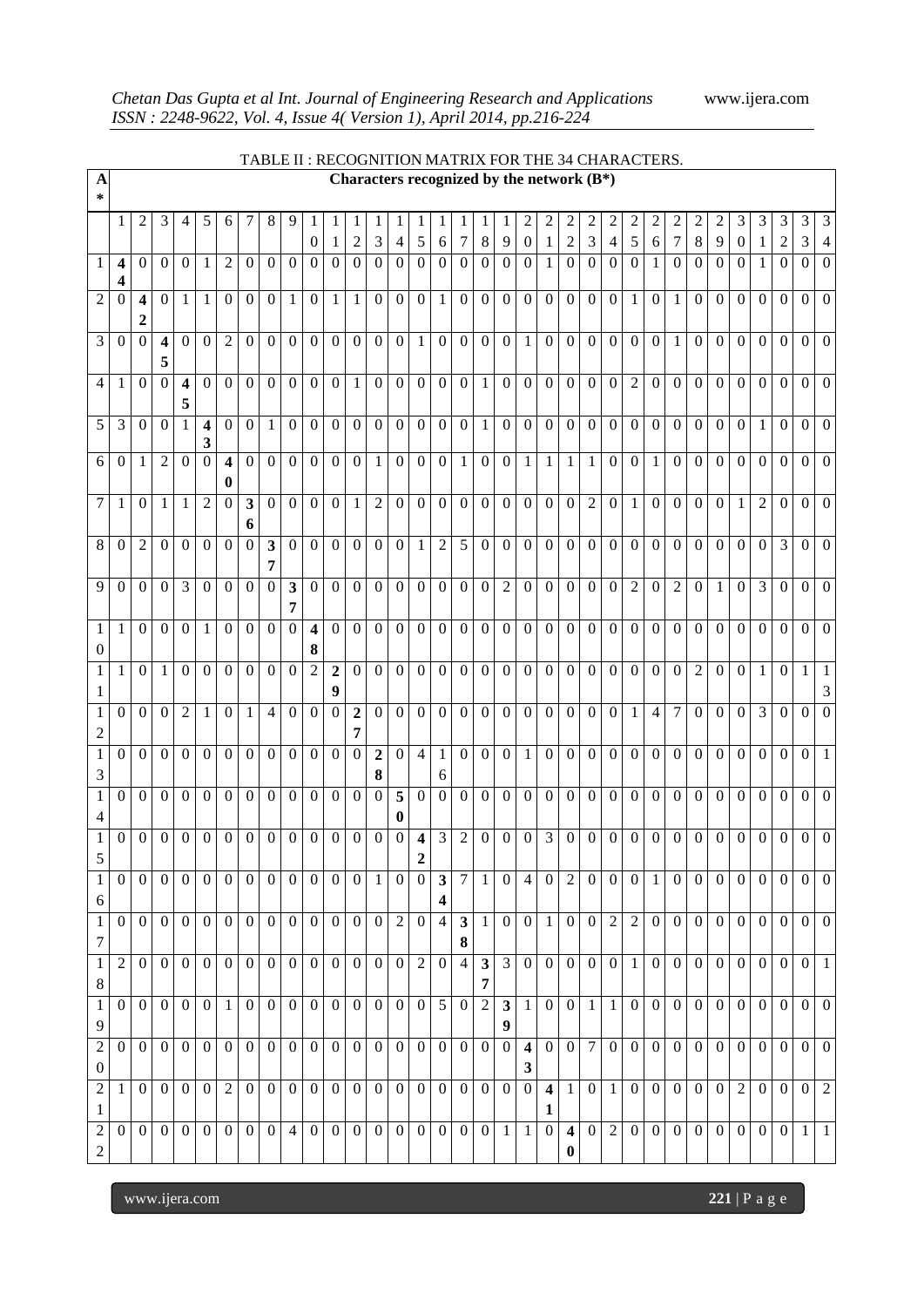| Chetan Das Gupta et al Int. Journal of Engineering Research and Applications |  |
|------------------------------------------------------------------------------|--|
| ISSN : 2248-9622, Vol. 4, Issue 4(Version 1), April 2014, pp.216-224         |  |

*Chetan Das Gupta et al Int. Journal of Engineering Research and Applications* www.ijera.com

| $\overline{c}$ | $\Omega$ | $\theta$      | $\theta$ | $\Omega$       | $\Omega$       | $\Omega$       | $\theta$         | $\vert$ 0      | $\theta$       | $\Omega$       | $\Omega$       | $\Omega$       | $\Omega$       | $\overline{0}$ | $\theta$         | 1                | $\theta$       | $\Omega$       | $\theta$       | $\mathbf{1}$   | $\overline{0}$ | $\overline{4}$   | $\overline{\mathbf{4}}$ | $\Omega$                | $\Omega$       | $\Omega$     | $\Omega$       | $\Omega$       | $\theta$         | $\overline{0}$ | $\mathbf{0}$   | $\Omega$       | $\Omega$         | $\Omega$       |
|----------------|----------|---------------|----------|----------------|----------------|----------------|------------------|----------------|----------------|----------------|----------------|----------------|----------------|----------------|------------------|------------------|----------------|----------------|----------------|----------------|----------------|------------------|-------------------------|-------------------------|----------------|--------------|----------------|----------------|------------------|----------------|----------------|----------------|------------------|----------------|
| 3              |          |               |          |                |                |                |                  |                |                |                |                |                |                |                |                  |                  |                |                |                |                |                |                  | 4                       |                         |                |              |                |                |                  |                |                |                |                  |                |
| 2              | $\Omega$ | $\Omega$      | $\Omega$ | $\Omega$       | $\Omega$       | $\Omega$       | $\Omega$         | $\theta$       | $\Omega$       | $\Omega$       | $\Omega$       | $\Omega$       | $\theta$       | $\theta$       | $\theta$         | $\Omega$         | $\Omega$       | $\theta$       | $\overline{2}$ | $\mathbf{1}$   | $\Omega$       | $\overline{4}$   | $\theta$                | $\overline{\mathbf{4}}$ | $\Omega$       | $\theta$     | $\Omega$       | $\Omega$       | $\theta$         | $\theta$       | $\Omega$       | $\Omega$       | $\Omega$         | $\theta$       |
| 4              |          |               |          |                |                |                |                  |                |                |                |                |                |                |                |                  |                  |                |                |                |                |                |                  |                         | 3                       |                |              |                |                |                  |                |                |                |                  |                |
| $\overline{c}$ | $\Omega$ | $\Omega$      | $\Omega$ | 3              | $\overline{0}$ | $\overline{0}$ | $\overline{2}$   | $\overline{2}$ | -1             | $\Omega$       | $\theta$       | 5 <sup>1</sup> | $\theta$       | $\overline{0}$ | $\overline{0}$   | $\mathbf{0}$     | $\overline{4}$ | $\overline{0}$ | $\theta$       | $\Omega$       | $\overline{0}$ | $\overline{0}$   | $\overline{0}$          | $\theta$                | $\mathbf{1}$   | $\Omega$     | $\Omega$       | $\Omega$       | $\theta$         | $\theta$       | $\Omega$       | $\theta$       | $\overline{0}$   | $\Omega$       |
| 5              |          |               |          |                |                |                |                  |                | 6              |                |                |                |                |                |                  |                  |                |                |                |                |                |                  |                         |                         | 8              |              |                |                |                  |                |                |                |                  |                |
| $\overline{c}$ | $\Omega$ | $\Omega$      | $\Omega$ | $\Omega$       | $\Omega$       | $\overline{0}$ | $\Omega$         | $\Omega$       | 5              | $\Omega$       | $\overline{4}$ | $\mathbf{1}$   | $\theta$       | $\theta$       | $\theta$         | $\Omega$         | $\mathbf{1}$   | $\theta$       | $\theta$       | $\Omega$       | $\overline{0}$ | $\overline{0}$   | $\boldsymbol{0}$        | $\theta$                | $\mathbf{1}$   | $\mathbf{1}$ | $\mathfrak{H}$ | $\Omega$       | $\Omega$         | $\theta$       | $\Omega$       | $\Omega$       | $\Omega$         | $\theta$       |
| 6              |          |               |          |                |                |                |                  |                |                |                |                |                |                |                |                  |                  |                |                |                |                |                |                  |                         |                         | 9              | 5            |                |                |                  |                |                |                |                  |                |
| $\overline{2}$ | $\Omega$ | $\Omega$      | $\Omega$ | $\Omega$       | $\overline{0}$ | 3              | $\overline{0}$   | 1              | $\overline{4}$ | $\Omega$       | $\theta$       | 3 <sup>1</sup> | $\theta$       | $\overline{0}$ | $\theta$         | $\boldsymbol{0}$ | $\overline{0}$ | $\overline{0}$ | $\Omega$       | $\Omega$       | $\overline{0}$ | $\boldsymbol{0}$ | $\theta$                | $\theta$                | $\mathbf{1}$   | $\theta$     | $\mathbf{1}$   | $\Omega$       | $5\overline{)}$  | $\theta$       | $\Omega$       | $\Omega$       | $\overline{4}$   | $\theta$       |
| 7              |          |               |          |                |                |                |                  |                |                |                |                |                |                |                |                  |                  |                |                |                |                |                |                  |                         |                         | 7              |              | 5              |                |                  |                |                |                |                  |                |
| $\overline{c}$ | $\Omega$ | $\Omega$      | $\Omega$ | $\Omega$       | $\Omega$       | 3              | $\Omega$         | $\Omega$       | $\overline{0}$ | 3              | $\Omega$       | $\Omega$       | $\theta$       | $\theta$       | $\mathbf{0}$     | $\mathbf{0}$     | $\overline{0}$ | $\theta$       | $\mathbf{1}$   | $\Omega$       | $\mathbf{1}$   | $\boldsymbol{0}$ | $\mathbf{0}$            | 1                       | $\Omega$       | $\Omega$     | $\Omega$       | $\mathbf{1}$   | $\Omega$         | 1              | 5              | 1              | 4                |                |
| 8              |          |               |          |                |                |                |                  |                |                |                |                |                |                |                |                  |                  |                |                |                |                |                |                  |                         |                         |                |              |                | 6              |                  |                |                | 4              |                  |                |
| $\overline{c}$ | $\theta$ | $\Omega$      | $\Omega$ | $\Omega$       | $\Omega$       | $\Omega$       | $\Omega$         | $\overline{0}$ | $\overline{1}$ | $\theta$       | 3              | 1 <sup>1</sup> | $\theta$       | $\theta$       | $\mathbf{0}$     | 3                | $\overline{0}$ | $\Omega$       | $\theta$       | $\Omega$       | $\theta$       | $\overline{2}$   | $\theta$                | $\overline{0}$          | $\overline{4}$ | $\Omega$     | 2              | $\Omega$       | $\overline{2}$   | $\theta$       | $\Omega$       | $\Omega$       | $\Omega$         | $\theta$       |
| 9              |          |               |          |                |                |                |                  |                | 1              |                |                |                |                |                |                  |                  |                |                |                |                |                |                  |                         |                         |                |              |                |                | 4                |                |                |                |                  |                |
| 3              | $\Omega$ | $\Omega$      | $\Omega$ | 3              | $\overline{0}$ | $\overline{0}$ | $\boldsymbol{0}$ | $\Omega$       | $\overline{2}$ | $\overline{0}$ | $\Omega$       | $\overline{0}$ | $\overline{0}$ | $\overline{0}$ | $\boldsymbol{0}$ | $\mathbf{0}$     | $\overline{0}$ | $\overline{0}$ | $\theta$       | $\overline{0}$ | $\overline{0}$ | $\mathbf{0}$     | $\mathbf{1}$            | $\overline{0}$          | $\overline{0}$ | 5            | 8              | $\overline{0}$ | $\mathbf{1}$     | $\overline{2}$ | $\Omega$       | $\overline{2}$ | $\overline{0}$   | $\overline{0}$ |
| $\mathbf{0}$   |          |               |          |                |                |                |                  |                |                |                |                |                |                |                |                  |                  |                |                |                |                |                |                  |                         |                         |                |              |                |                |                  | 8              |                |                |                  |                |
| 3              | $\Omega$ | $\mathcal{E}$ | $\Omega$ | $\overline{2}$ | 1              | $\overline{0}$ | $\overline{0}$   | $\overline{2}$ | $\theta$       | $\Omega$       | $\theta$       | $\Omega$       | $\overline{0}$ | $\overline{0}$ | $\boldsymbol{0}$ | $\boldsymbol{0}$ | $\theta$       | $\overline{0}$ | $\theta$       | $\overline{2}$ | $\mathbf{1}$   | $\overline{2}$   | $\Omega$                | $\theta$                | $\Omega$       | $\theta$     | $\theta$       | $\Omega$       | $\boldsymbol{0}$ | $\overline{0}$ | $\overline{2}$ | $\Omega$       | $\Omega$         | $\Omega$       |
| 1              |          |               |          |                | 3              |                |                  |                |                |                |                |                |                |                |                  |                  |                |                |                |                |                |                  |                         |                         |                |              |                |                |                  |                | 5              |                |                  |                |
| 3              | $\Omega$ | $\Omega$      | 1        | $\Omega$       | $\Omega$       | $\overline{0}$ | $\overline{0}$   | $\theta$       | $\theta$       | $\theta$       | $\theta$       | $\Omega$       | $\Omega$       | $\overline{0}$ | $\theta$         | $\theta$         | $\theta$       | $\mathbf{1}$   | $\overline{0}$ | $\Omega$       | $\overline{0}$ | $\mathbf{1}$     | $\overline{0}$          | $\overline{2}$          | $\Omega$       | $\theta$     | $\Omega$       | $\Omega$       | $\Omega$         | 1              | 1              | 4              | $\mathbf{1}$     | $\mathbf{1}$   |
| 2              |          |               |          |                |                |                |                  |                |                |                |                |                |                |                |                  |                  |                |                |                |                |                |                  |                         |                         |                |              |                |                |                  |                |                | 1              |                  |                |
| 3              | $\Omega$ | $\Omega$      | $\Omega$ | 2              | $\Omega$       | $\overline{0}$ | $\theta$         | $\Omega$       | $\theta$       | $\Omega$       | $\Omega$       | $\mathbf{1}$   | $\theta$       | $\overline{0}$ | $\theta$         | $\theta$         | $\overline{0}$ | $\overline{0}$ | $\theta$       | $\Omega$       | $\overline{0}$ | $\overline{0}$   | $\Omega$                | $\theta$                | $\theta$       | $\Omega$     | $\Omega$       | $\Omega$       | $\Omega$         | $\Omega$       | $\Omega$       | $\Omega$       | $\boldsymbol{4}$ | $\Omega$       |
| 3              |          |               |          |                |                |                |                  |                |                |                |                |                |                |                |                  |                  |                |                |                |                |                |                  |                         |                         |                |              |                |                |                  |                |                |                | 7                |                |
| 3              | $\Omega$ | $\Omega$      | $\Omega$ | $\Omega$       | $\Omega$       | $\Omega$       | $\Omega$         | $\Omega$       | $\Omega$       | $\overline{4}$ | $\Omega$       | $\Omega$       | $\Omega$       | $\Omega$       | $\theta$         | $\Omega$         | $\Omega$       | 3              | $\theta$       | $\Omega$       | $\Omega$       | $\Omega$         | $\Omega$                | $\Omega$                | $\Omega$       | $\Omega$     | $\Omega$       | $\Omega$       | $\Omega$         | 2              | $\overline{2}$ | 3              | $\Omega$         | $\mathbf{3}$   |
|                |          |               |          |                |                |                |                  |                |                |                |                |                |                |                |                  |                  |                |                |                |                |                |                  |                         |                         |                |              |                |                |                  |                |                |                |                  | 6              |

Where,  $A^*$  = Characters according to the serial number indicated by Figure 6 which is input to the network.

 $B^*$  = Output from the network after  $A^*$  is applied to the network for comparison.

Here, in Table II we have chalked out a table showing the number of times a sample is correctly or

wrongly identified as itself or as other characters. It is arranged in matrix format, where the numbers i.e. 1 to 34 arranged in the leftmost column is the sample taken at a particular instant of time, and the serial number i.e. 1 to 34 arranged in the topmost row shows the letter that a particular sample is recognized as by the neural network. This table is known as Recognition matrix.

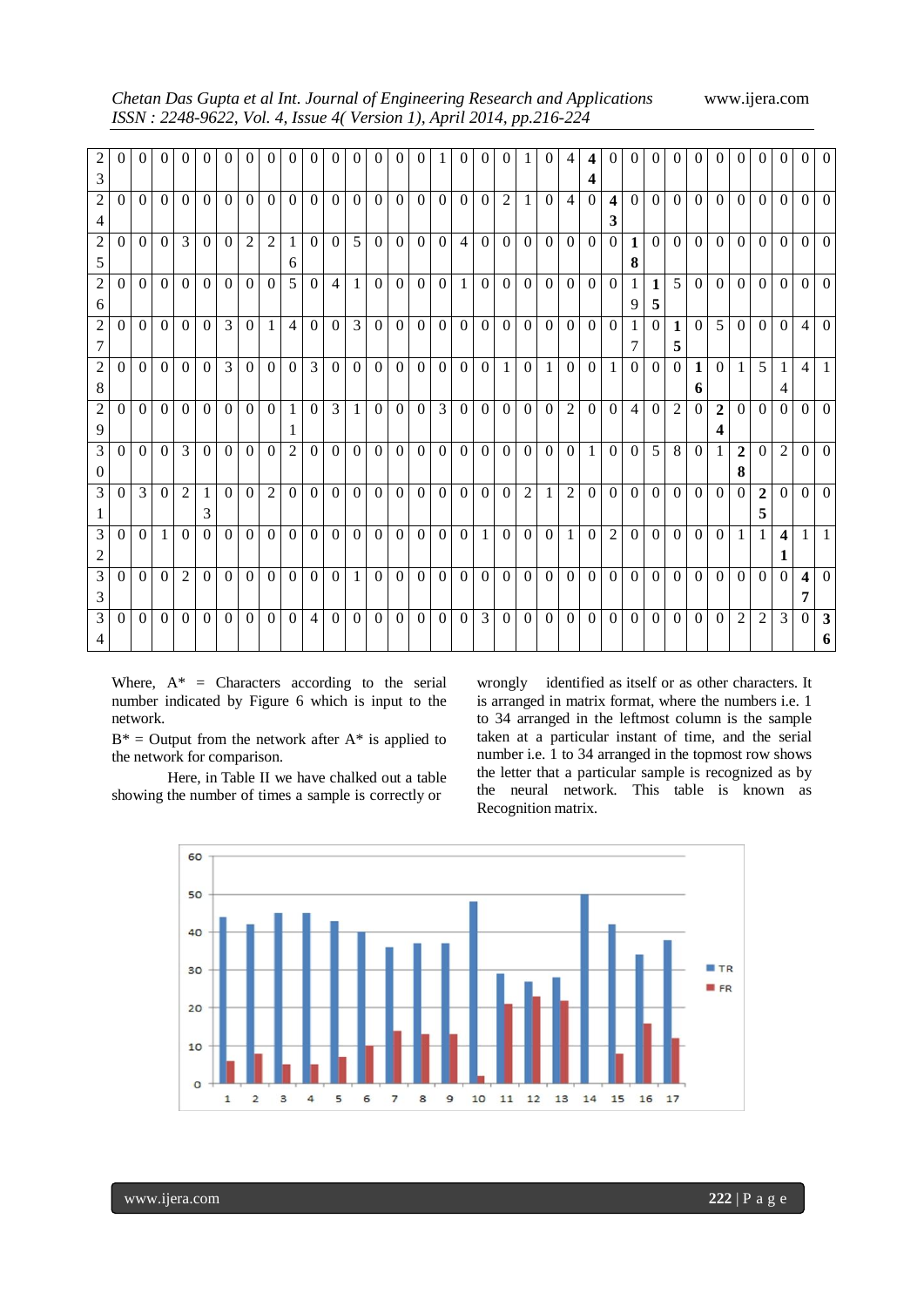

Fig. 7 True Recognition vs. False Recognition characteristics for easy analysis.

#### Where, along  $X$ -axis = Meetei Mayek Characters.





Fig. 8 Graph showing the accuracy in percentage startimg from the  $1<sup>st</sup>$  character to the 34<sup>th</sup> character

#### **VI. CONCLUSION**

This paper reveals a new and yet powerful approach for classifying the Meetei Mayek characters by using swarm intelligence combined with fuzzy logic and artificial neural network. Although very little work have been done on the Meetei mayek letters, the present technique can be still compared with that of the previous two papers [13],[14] in which the accuracy were 85% and 95.16% respectively, in these papers only ten Meetei mayek numerals [12] were used for recognition.

On comparing this result with that of the previous papers the overall accuracy that we achieved is about 71.59%, which is good if we take into account the massive differences in the ways in which each of the characters are written and also the huge number of characters as compared to the ten numerals used earlier[13],[14]. It can be noted from table I that some characters have higher accuracy (as high as 100%, while the second highest and third highest accuracy value being 88% and 86%).

#### **VII. SCOPE AND FUTURE WORK**

The ideas presented through this paper can be implemented in the optical character recognition of other scripts as well. The future work includes implementing new algorithms to improve accuracy for some of the other samples that have accuracy as low as 30% (and also for those having accuracy in 70s, 50s and 60s)by using Neuro-fuzzy technique like ANFIS.

#### **REFERENCE**

- [1] Romesh Laishram, Wahengbam Kanan Kumar,Anshuman Gupta, Khairnar Vinayak Prakash,"A novel MRI edge detection using PSOFCM segmentation and canny algorithm",*Proc. IEEE sponsored International conference on Electronic Systems, Signal Processing and ComputingTechnologies(ICESC),2014,*pp.39 8-401,2014,
- [2] Romesh Laishram, W.Kanan Kumar Singh,